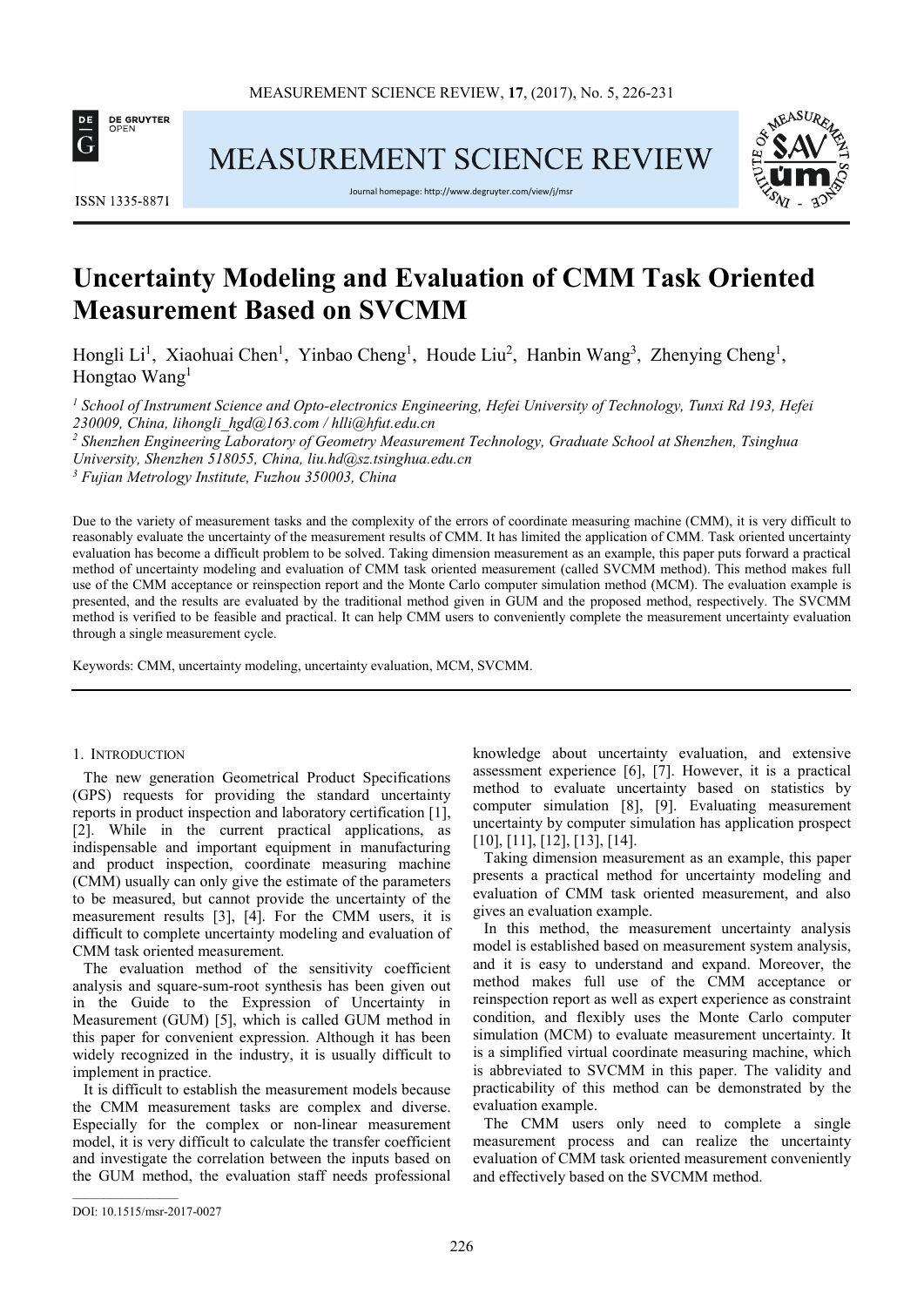#### 2. MEASUREMENT UNCERTAINTY MODELING

For the dimensional measurement tasks of CMM, a general measurement model can be expressed as a function related to the coordinates of sampling points.

$$
Y = g(x, y, z, a_1, a_2, \dots, a_n)
$$
 (1)

Where,  $Y$  is the result calculated by the measurement model,  $x$ ,  $y$ ,  $z$  are the measurement point coordinates,  $a_i$ is the variable parameter.

In the actual measurement process, there are many factors that will affect the measurement results. The main sources of measurement uncertainty include the CMM indication error, measurement repeatability, measurement reproducibility, workpieces inconsistence, temperature variation, and measurement speed. The main uncertainty sources are relatively independent. Among them, the temperature variation will not only bring the uncertainty of temperature compensation, but also change the thermal expansion coefficient of the measured workpiece and the thermal expansion coefficient of CMM grating ruler. For the contact measurement, the influence of workpieces inconsistence is mainly manifested as that the workpiece shape deviation or geometric deviation will affect the measurement results. The measurement speed will affect the measuring force. If the CMM works in automatic measurement mode with low speed, the probing speed of the probe is about 2 mm/sec, and the influence of measurement speed can be neglected [15].

For realizing computer automatic evaluation of measurement uncertainty, considering the influence of the main uncertainty sources, the general uncertainty analysis model of CMM oriented dimension measurement can be expressed as the following formula based on the MCM idea.

$$
y = Y + \delta_{E} + \delta_{RP} + \delta_{RD} + \delta_{T} + \delta_{OBI} + \delta_{V}
$$
 (2)

Where, *y* is the synthetic measurement result,  $\delta_E$  is the influence of CMM indication error on the measurement result,  $\delta_{\text{RP}}$  is the influence of measurement repeatability on the measurement result,  $\delta_{\ell\ell}$  is the influence of measurement reproducibility on the measurement result,  $\delta_{\tau}$  is the influence of temperature change on the measurement result,  $\delta_{\text{ORI}}$  is the influence of measured workpieces inconsistence on the measurement result, and  $\delta_{\nu}$  is the influence of measurement speed on the measurement result.

Obviously, due to different measurement personnel, there is a great deal of subjectivity in the acquisition of  $Y$  and  $\delta_{\ell P}$ , which will directly affect the evaluation result.

Therefore, the following alternative model is proposed.

$$
y = Y' + \delta_{E} + \delta_{RD} + \delta_{T} + \delta_{OBI}
$$
 (3)

In the formula,  $Y'$  is the average of the calculation results obtained by substituting a large number of computer simulation samples into the measurement model. The simulation samples are obtained by MCM computer simulation. They are based on one actual measurement sample, taking the maximum permissible probe error of CMM,  $MPE<sub>p</sub>$ , as the constraint condition, and combining it with the direction cosine of the actual measuring point. Thus,  $Y'$  contains the effect of measurement repeatability, and it can reflect the randomness of detection more realistically. Moreover, the actual measurement process is carried out in the automatic low-speed measurement mode of the CMM, and the influence of the measurement speed on the measurement results can be ignored. The large sample point sets obtained by MCM simulation are based on the actual measurement sample, so the influence of measurement speed on the measurement results can also be ignored.

## 3. EVALUATION PROCESS OF MEASUREMENT UNCERTAINTY

Taking CMM dimensional measurement as an example, the schematic diagram of the measurement evaluation process of the proposed SVCMM method is shown in Fig.1., and the specific evaluation flow chart is shown in Fig.2.



Fig.1. The schematic diagram of the SVCMM evaluation process for CMM dimensional measurement task.

As shown in Fig.2., the steps marked with "\*" reflect the difference between the SVCMM evaluation and the traditional MCM evaluation.

In the traditional MCM evaluation, the single measurement result or the average value of multiple repeated measurements is used as the best estimate, and taken into the uncertainty model for synthesis. While in the SVCMM evaluation process, the actual sample points obtained in one measurement cycle are taken as the basis. According to the acceptance or reinspection report of CMM, the MCM computer simulation is used to fully reflect the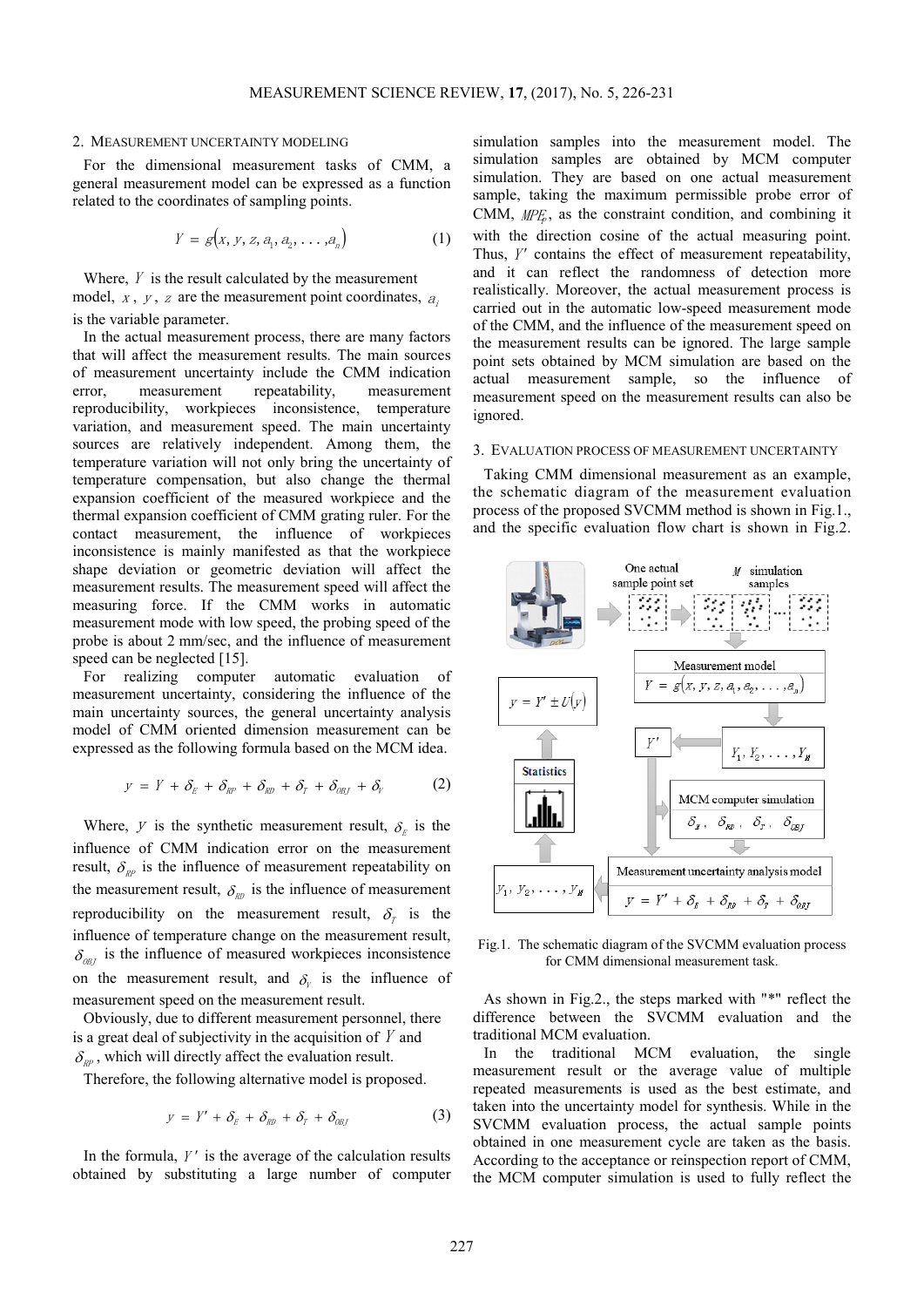probe randomness. A large number of simulation samples are obtained and taken into the measurement model. The average of the calculated results is taken as the best estimate and used to participate in the uncertainty synthesis.

It is visible that the SVCMM evaluation method can not only reflect the impact of detection randomness on the uncertainty evaluation results more fully, but also help the CMM users to obtain reasonable uncertainty evaluation results through one measurement cycle.



Fig.2. The SVCMM evaluation procedure of measurement uncertainty for CMM dimensional measurement task.

In order to guarantee the reliability of the uncertainty estimation, it is assumed that the effects of each error are uniformly distributed. The meaning and distribution characteristics of the variables in MCM simulation are shown in Table 1.

In Table 1.,  $MPE<sub>E</sub>$  and  $MPE<sub>P</sub>$  are respectively the maximum permissible indication error and the maximum permissible probe error of CMM, which are provided in the acceptance or reinspection report of CMM.  $\alpha_{w}$  and  $\Delta \alpha_{w}$  are the thermal expansion coefficient of workpiece and the half width of its change, respectively.  $\alpha_{\mu}$  and  $\Delta \alpha_{\mu}$  are the thermal expansion coefficient of CMM grating ruler and the half width of its change, respectively.  $\Delta T$  is the half width of the actual measurement temperature change from the

standard 20℃.  $a_{RD}$  is the maximum effect of the measurement reproducibility according to the experience;  $a_{OBI}$  is the maximum shape deviation obtained by experience or calibration measurement.

| Table 1. The meaning and distribution characteristics of the |
|--------------------------------------------------------------|
| variables in MCM simulation.                                 |

| symbol                                     | Meaning                                                                   | <b>Distribution</b><br>characteristics                                                           |
|--------------------------------------------|---------------------------------------------------------------------------|--------------------------------------------------------------------------------------------------|
| $\delta_{\rm\scriptscriptstyle DFT}$       | the influence of probe<br>detection error                                 | $U(-\text{MPE}_p, \text{MPE}_p)$                                                                 |
| $\delta_{\scriptscriptstyle{E}}$           | the influence of CMM<br>indication error                                  | $U(-\textit{MPE}_E, \textit{MPE}_E)$                                                             |
| $\alpha'_w$                                | the thermal expansion<br>coefficient of workpiece                         | $U(\alpha_{W} - \Delta \alpha_{W}, \alpha_{W} + \Delta \alpha_{W})$                              |
| $\alpha'_y$                                | the thermal expansion<br>coefficient of CMM<br>grating ruler              | $U(\alpha_{\mu} - \Delta \alpha_{\mu}, \alpha_{\mu} + \Delta \alpha_{\mu})$                      |
| $\Lambda T'$                               | the measurement<br>temperature change<br>from the standard $20^{\circ}$ C | $U(-\Delta T, \Delta T)$                                                                         |
| $\delta_{\scriptscriptstyle\mathit{RD}}$   | the influence of<br>measurement<br>reproducibility                        | $U(-a_{\scriptscriptstyle p\scriptscriptstyle 0}, a_{\scriptscriptstyle p\scriptscriptstyle 0})$ |
| $\delta_{\scriptscriptstyle \mathit{OBI}}$ | the influence of<br>measured workpieces<br>inconsistence                  | $U(-a_{\text{opt}}, a_{\text{opt}})$                                                             |

As shown in Fig.2., *M* samples of  $\delta_{DET_1}$   $(i = 1, 2, ..., M)$ can be obtained using the MCM method to simulate the influence of detection error in <sup>M</sup> measurement cycles. According to the  $\delta_{\text{DEFi}}$  and the direction cosines of the actual sample points obtained in one measurement cycle, the influence of detection error on the measurement points can be converted to the three axis directions  $x, y, z$ . Then, the new M simulation samples can be obtained.

Assuming that one actual sample point is  $P(x, y, z)$  and its direction cosines are  $(i, j, k)$ , the corresponding new point  $P'(x', y', z')$  can be obtained by (4), which has added the influence of CMM probe error according to  $\delta_{DET}$ .

$$
\begin{bmatrix} x' \\ y' \\ z' \end{bmatrix} = \begin{bmatrix} x \\ y \\ z \end{bmatrix} + \begin{bmatrix} \delta_{\text{DET}} & 0 & 0 \\ 0 & \delta_{\text{DET}} & 0 \\ 0 & 0 & \delta_{\text{DET}} \end{bmatrix} \begin{bmatrix} i \\ j \\ k \end{bmatrix}
$$
 (4)

When simulating  $\delta_{\tau}$ , the influence of temperature change in the measurement process, it is important to notice the type of dimensional measurement. It can be expressed as (5) or (6) according to the measurement task belonging to internal or external dimension measurement.

$$
\delta_r = \delta_{\text{fin}} = Y' \cdot (\alpha'_{\text{M}} - \alpha'_{\text{M}}) \cdot \Delta T'
$$
 (5)

$$
\delta_r = \delta_{\text{rout}} = Y' \cdot (\alpha_{\text{w}}' - \alpha_{\text{w}}') \cdot \Delta T' \tag{6}
$$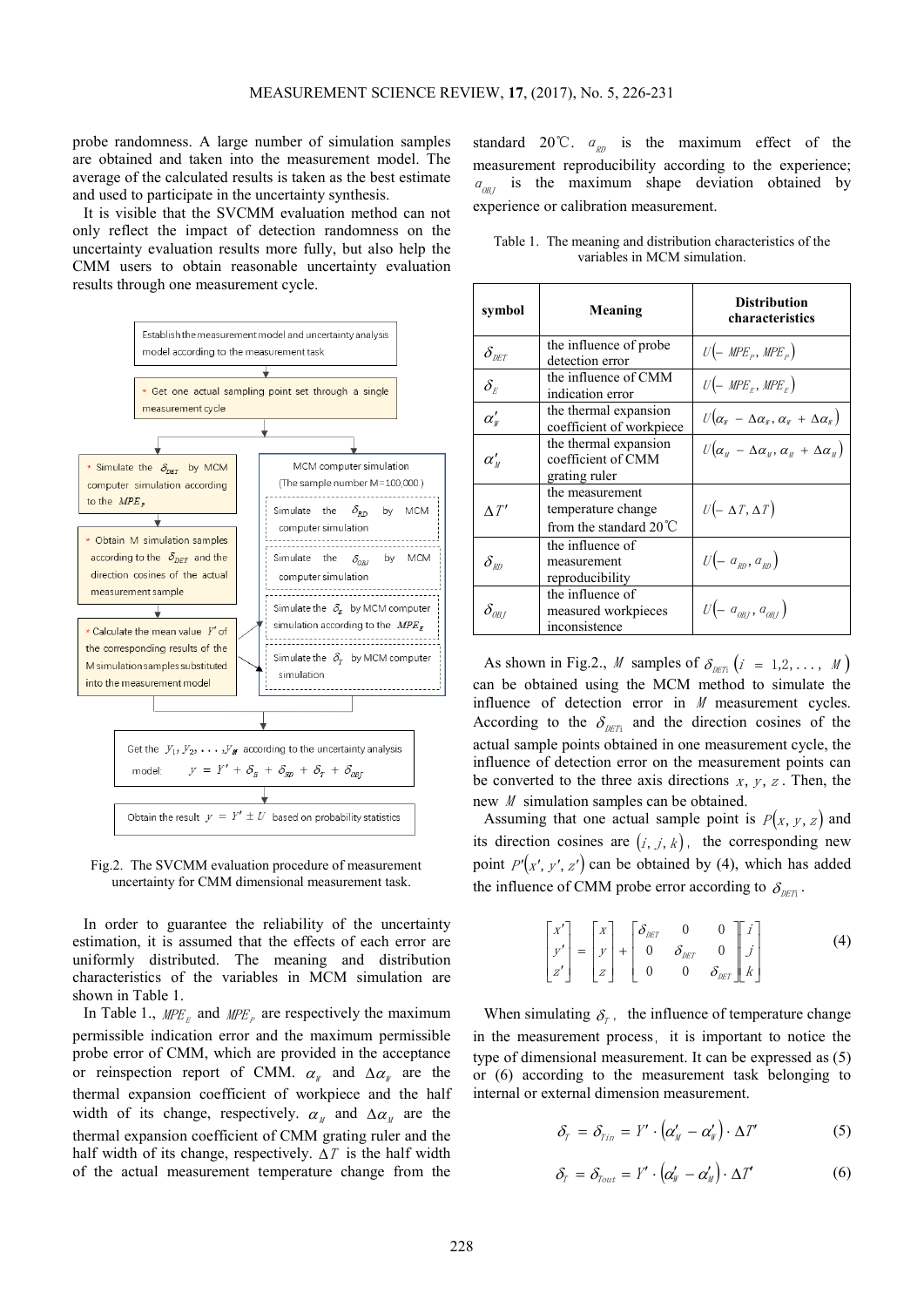Finally, the  $y_1, y_2, \dots, y_M$  can be obtained by synthesis according to the measurement uncertainty model, and the evaluation results of measurement uncertainty can be obtained through probability distribution and statistical analysis. The standard uncertainty  $u(y)$  is the standard deviation of *M* samples. Arranging the  $y_1, y_2, \ldots, y_M$  in ascending order, if given  $P$  as the contain probability, the confidence interval of the measurement results can be estimated for  $[y_{(1-P)M/2}, y_{(1+P)M/2}]$  When the interval is symmetric, the expanded uncertainty and coverage factor can be determined as:

$$
U(y) = [y_{(1+P)M/2} - y_{(1-P)M/2}] / 2,
$$
  
\n
$$
k = U(y)/u(y)
$$
 (7)

and the final measurement result can be expressed as

$$
y = Y' \pm U(y) \tag{8}
$$

#### 4. EVALUATION EXAMPLE

Taking the cylinder thickness measurement of automobile air conditioning compressor as an example, the proposed SVCMM method was applied to the uncertainty evaluation.

According to the drawings, the thickness value of the measured workpieces is  $50 \pm 0.02$  mm. The surface roughness can be ignored. The  $\alpha_{\nu}$  is 23.2 × 10<sup>-6</sup>/°C, and the  $\Delta \alpha_w$  is 1.0 × 10<sup>-6</sup> /°C. Micro-Hite 3D DCC, the CMM of Hexagon, was taken as the measuring equipment. Its MPE<sub>E</sub> is expressed as  $(3.0 + 4.0 L / 1000)$  µm, and the *MPE*<sub>*p*</sub> is 3.5 µm. The  $\alpha_{\text{M}}$  is 10.5 × 10<sup>-6</sup> /°C, and the  $\Delta \alpha_{\text{M}}$ is  $1.0 \times 10^{-6}$  /°C.

The least square measurement model of workpiece thickness is established such as (9), and the measurement uncertainty analysis model is as (10).

$$
Y = |z_k - ax_k - by_k - c| / \sqrt{a^2 + b^2 + 1}
$$
 (9)

$$
y = Y + \delta_{E} + \delta_{T} + \delta_{RD} + \delta_{OBI}
$$
 (10)

The measurement process conformed to the operation specification and using conditions. CMM automatic measurement was used under the condition of low speed. The workpiece was placed on the measuring platform in a natural state. The probe head was configured with 4BY30, and the direction angle was T1A0B0. The measuring head was calibrated, and the workpiece coordinate system was established according to the drawing reference.

For the convenience of measurement, in one complete measurement cycle, four roughly symmetrical points  $P_i$  $(i = 1, 2, 3, 4)$  were taken on one measurement plane, one point  $P_k$  was taken from another relative end face of the workpiece. In addition, the biggest flatness of the workpiece datum was tested as 0.001 mm using the CMM

measurement software, and the maximum repeatability error was 0.0023 mm according to the measurement experience. The temperature change was about 20±1℃ in the measurement process. The coordinate data and direction cosines of the points  $P_i$  and  $P_k$  are shown in Table 2. and Table 3.

Table 2. The coordinate data and direction cosines of measured points  $P_i$ .

| point          | x          | v           | z.        |          |               | k |
|----------------|------------|-------------|-----------|----------|---------------|---|
|                | $-73.0747$ | 128.3511    | $-0.0018$ | $\theta$ |               |   |
| P <sub>2</sub> | 119.414    | 86.9125     | $-0.0028$ | $\theta$ | $\mathcal{L}$ |   |
| $P_{\rm 3}$    | 76.5564    | $-112.1250$ | $-0.0009$ | $\theta$ |               |   |
|                | $-78.0221$ | $-78.8322$  | $-0.0017$ | 0        |               |   |

Table 3. The coordinate data and direction cosine of measured point  $P_k$ .

| Measured x | Measured $\nu$ | Measured z |  |  |
|------------|----------------|------------|--|--|
| 30.5497    | $-46.4639$     | 50.0106    |  |  |

The traditional GUM method, MCM method and the proposed SVCMM method are used to evaluate the uncertainty of the measurement results, respectively. The sample number of computer simulations is taken as  $M = 100,000$ , and the confidence probability is assumed as  $P = 95\%$ . The evaluation results are shown in Table 4. The comparison of the distributions and 95 % confidence interval limits of the results is shown in Fig.3. The comparison of the best estimate values and the confidence intervals of the results is shown in Fig.4.

Table 4. The results comparison of the workpiece thickness evaluated by GUM, MCM and SVCMM methods.

| Method       | V<br>(mm) | u(y)<br>(mm) | $\boldsymbol{k}$ | $U_{\rm 95}$<br>(mm) | <b>The</b><br>confidence<br>interval<br>satisfied<br>for<br>$P = 95%$ |
|--------------|-----------|--------------|------------------|----------------------|-----------------------------------------------------------------------|
| <b>GUM</b>   | 50.0120   | 0.00240      | 2                | 0.0048               | [50.0072,<br>50.01681                                                 |
| <b>MCM</b>   | 50.0120   | 0.00237      | 1.89             | 0.0045               | [50.0050,<br>50.01871                                                 |
| <b>SVCMM</b> | 50.0122   | 0.00237      | 1.89             | 0.0045               | [50.0055,<br>50.0190]                                                 |

It can be seen by comparison that the evaluation results of the three methods are more consistent. Judging by the accepted GUM evaluation results, it can be concluded that the SVCMM evaluation method is feasible and the evaluation results are effective.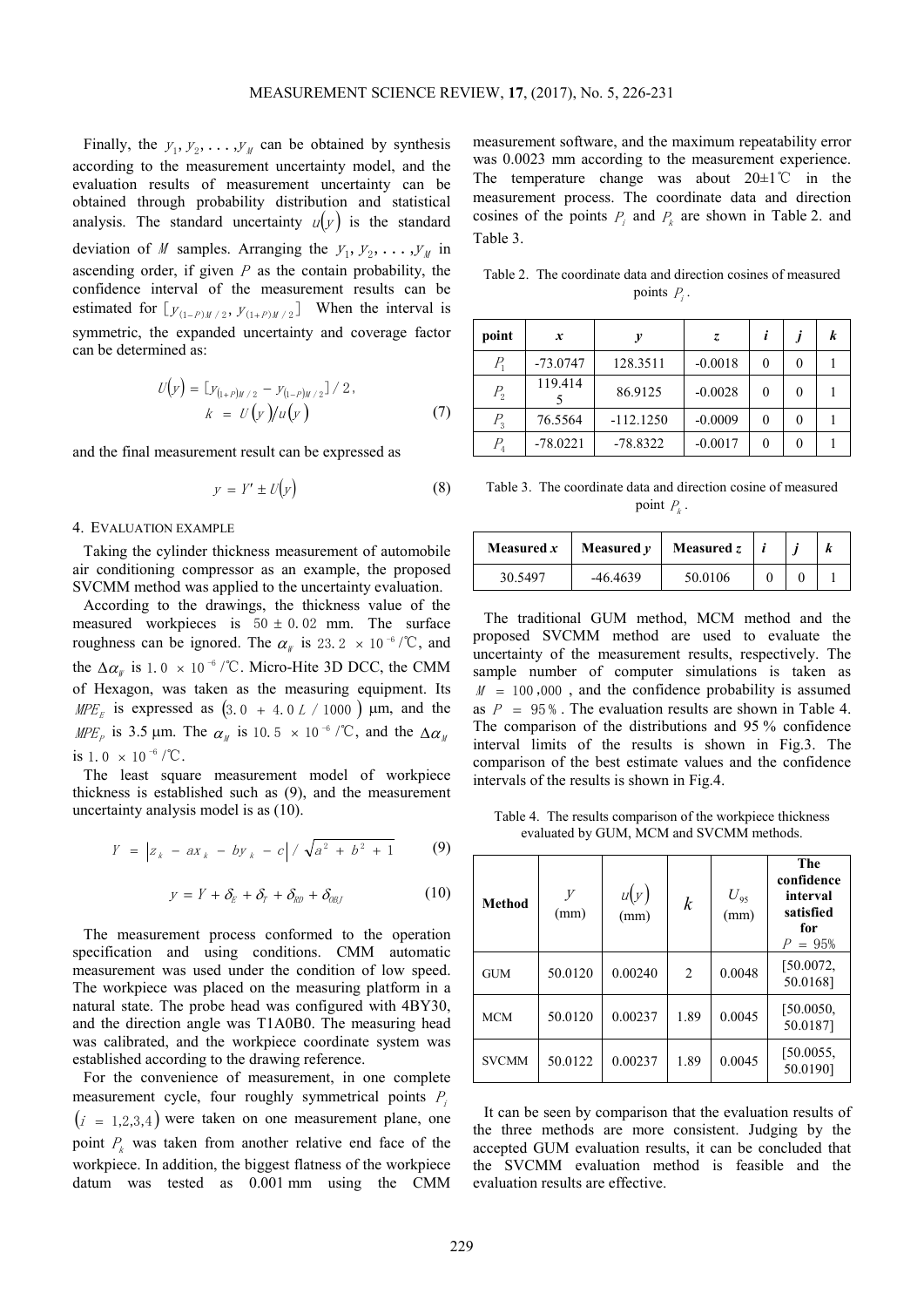

Fig.3. The distributions and 95 % confidence interval limits evaluated by GUM (red, line), MCM (green, line) and SVCMM (blue, histogram) methods.



Fig.4. The best estimate values and the confidence intervals evaluated by GUM (red), MCM (green) and SVCMM (blue) methods.

## 5. CONCLUSION

Taking dimension measurement as an example, this paper presents a method of uncertainty modeling and evaluation of CMM task oriented measurement.

The established uncertainty analysis model is easy to understand and easy to expand. For different geometry measurements, the error items that affect the measurement results can be changed according to the actual situation. The proposed SVCMM evaluation method is applied on the basis of the actual measurement points, so it is suitable for all dimensional measurement tasks. Especially, the SVCMM method is based on MCM computer simulation to simulate the random sampling of errors, which is more in line with the actual impact of the error. Moreover, this method is easy to carry out by computer programming, which can improve the evaluation efficiency and realize the intelligent evaluation.

The evaluation example shows that the proposed uncertainty modeling and evaluation method of CMM task oriented measurement is effective and feasible, it can help the CMM users to complete the reasonable evaluation of the measurement uncertainty through a single measurement process, and the proposed method is economical and practical. Considering the dynamic impact on measurement, further research on the measurement uncertainty evaluation of CMM at different speeds will be carried out to improve the evaluation method.

## ACKNOWLEDGMENT

This research is supported by Research Foundation of Shenzhen (No. JCYJ2016 0301153317415), Natural Science Foundation of Guangdong Province (No. 2014 A030310318), and National Key Research and Development Plan of China (No. 2016 YFF0203801).

#### **REFERENCES**

- [1] International Organization for Standardization. (2003). *Measurement management systems – Requirements for measurement processes and measuring equipment.*  ISO 10012:2003.
- [2] International Organization for Standardization. (2011). *Geometrical Product Specifications (GPS) Inspection by measurement of workpieces and measuring equipment -- Part 2: Guide for the estimation of uncertainty in GPS measurement, in calibration of measuring equipment and in product verification.* ISO 14253-2:2011.
- [3] Zhang, G. (1999). *Three-coordinate Measuring Machine*. China: Tianjin University Press.
- [4] Chen, X., Li, H., Yang, Q., Wang, H., Cheng, Y. (2015).Task-oriented measurement uncertainty evaluation of coordinate measuring machine. *Acta Metrologica Sinica*, 36 (6), 579-583.
- [5] Joint Committee for Guides in Metrology. (2008). *Evaluation of measurement data -- Guide to the expression of uncertainty in measurement*. JCGM 100:2008 (GUM 1995 with minor corrections).
- [6] Štubňa, I., Šín, P., Trník, A., Vozár, L. (2014). Measuring the flexural strength of ceramics at elevated temperatures – an uncertainty analysis. *Measurement Science Review*, 14 (1), 35-40.
- [7] Azpurua, M., Tremola, C., Paez, E. (2011). Comparison of the GUM and Monte Carlo methods for the uncertainty estimation in electromagnetic compatibility testing. *Progress in Electromagnetics Research B*, 34, 125-144.
- [8] Joint Committee for Guides in Metrology. (2008). *Evaluation of measurement data --Supplement 1 to the "Guide to the expression of uncertainty in measurement" -- Propagation of distributions using a Monte Carlo method.* JCGM 101:2008.
- [9] State Administration of Quality Supervision, Inspection and Quarantine. (2012). *Monte Carlo method for evaluation of measurement uncertainty*. JJF 1059.2-2012.
- [10] Wilhelm, R.G., Hocken, R., Schwenke, H. (2001). Task specific uncertainty in coordinate measurement. *CIRP Annals*, 50 (2), 553-563.
- [11] Hu, Y., Yang, Q., Sun, X. (2012). Design, implementation, and testing of advanced virtual